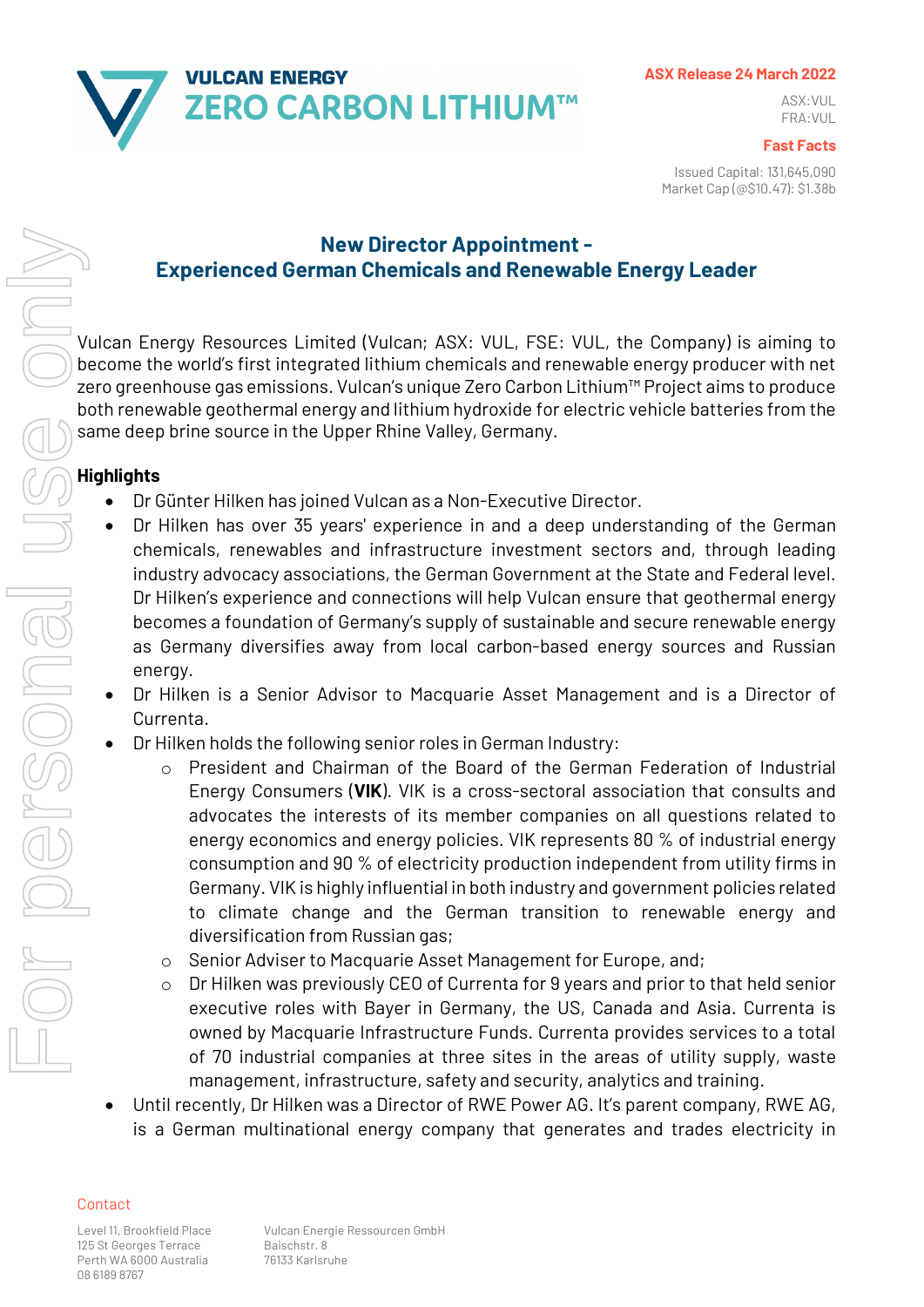

Europe, the US, Asia Pacific and which is the world's second largest operator of offshore wind power and Europe's third largest in renewable energy.

• Dr Hilken has a PhD in organic chemistry and a Master's degree in chemistry from the University of Cologne.

Chairman Gavin Rezos commented: "*Vulcan is very fortunate to obtain Dr Hilken's skills and deep connections within German industry, Government and the renewable power sector. These skills will be invaluable to the Board and in Vulcan's drive for German geothermal energy to replace Russian gas used in heating. Dr Hilken's background in the chemical industry and supply chains will also benefit Vulcan in developing its Zero Carbon LithiumTM Project. Recent developments have highlighted Germany's and Europe's need to replace Russian gas supplies as soon as possible and Vulcan is part of the solution."*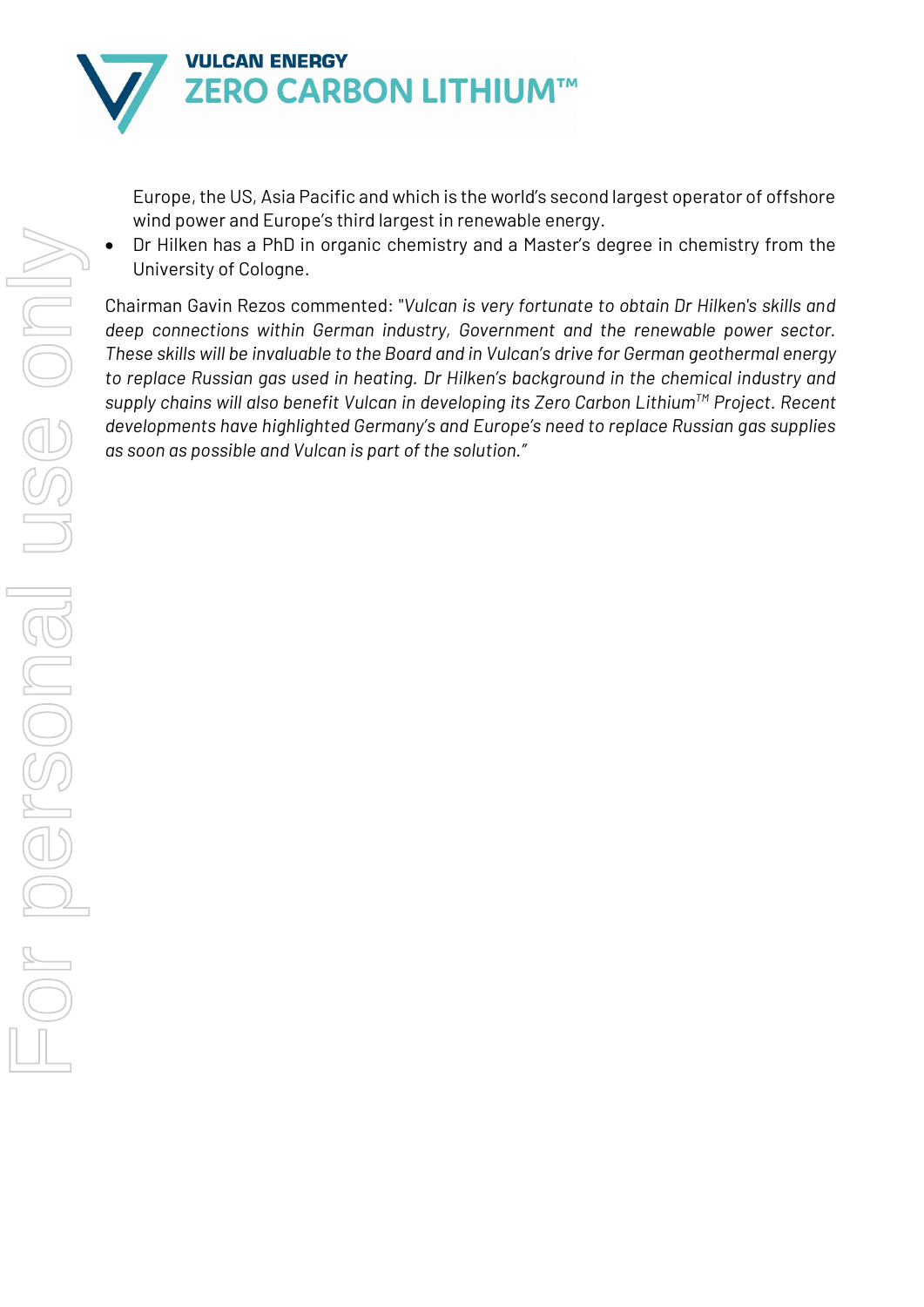

## **About Vulcan**

Vulcan is aiming to become the world's first lithium producer with net zero greenhouse gas emissions. Its ZERO CARBON LITHIUM™ Project intends to produce a battery-quality lithium hydroxide chemical product from its combined geothermal energy and lithium resource, which is Europe's largest lithium resource, in Germany. Vulcan's unique, ZERO CARBON LITHIUM™ Project aims to produce both renewable geothermal energy, and lithium hydroxide, from the same deep brine source. In doing so, Vulcan intends to address lithium's EU market requirements by reducing the high carbon and water footprint of production, and total reliance on imports. Vulcan aims to supply the lithium-ion battery and electric vehicle market in Europe, which is the fastest growing in the world. The Vulcan Zero Carbon Lithium™ Project has a resource which could satisfy Europe's needs for the electric vehicle transition,

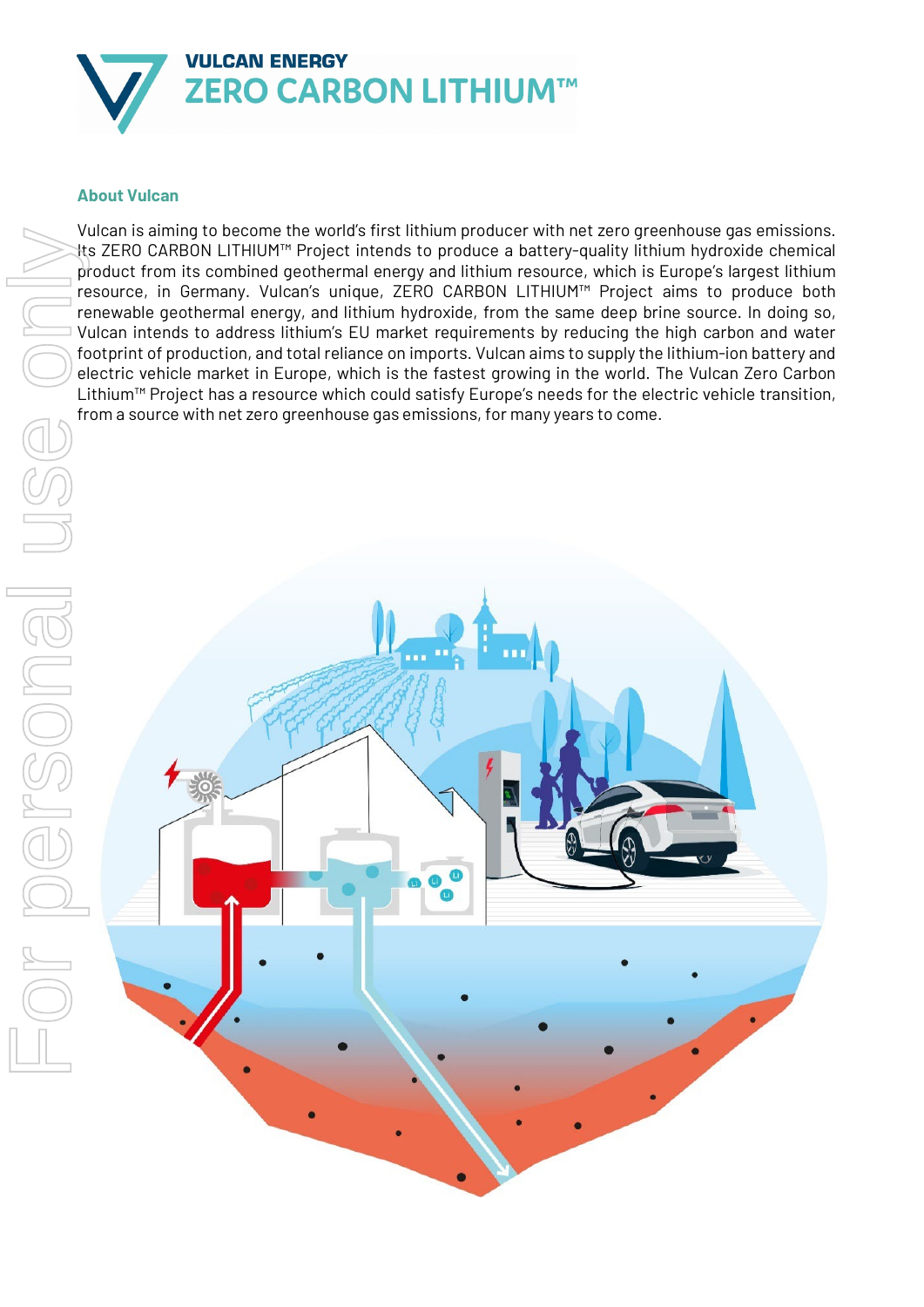

## **Corporate Directory**

| Managing Director           | Dr Francis Wedin |
|-----------------------------|------------------|
| £hairman                    | Gavin Rezos      |
| Non-Executive Director      | Ranya Alkadamani |
| Non-Executive Director      | Annie Liu        |
| Non-Executive Director      | Dr Heidi Grön    |
| Non-Executive Director      | Josephine Bush   |
| Non-Fxecutive Director      | Dr Günter Hilken |
| Executive Director, Germany | Dr Horst Kreuter |
| Company Secretary           | Daniel Tydde     |

# **For and on behalf of the Board**

Daniel Tydde | Company Secretary

## **Media and Investor Relations contact**

Germany: Beate Holzwarth, Chief Communications Officer | [bholzwarth@v-er.eu](mailto:bholzwarth@v-er.eu) | + 49 (0) 171 440 7844

#### Australia:

Jessica Bukowski, PR & IR Manager[| jbukowski@v-er.eu](mailto:jbukowski@v-er.eu) | +61 (0) 420 528 355

# **Disclaimer**

Some of the statements appearing in this announcement may be in the nature of forward-looking statements. You should be aware that such statements are only predictions and are subject to inherent risks and uncertainties. Those risks and uncertainties include factors and risks specific to the industries in which Vulcan operates and proposes to operate as well as general economic conditions, prevailing exchange rates and interest rates and conditions in the financial markets, among other things. Actual events or results may differ materially from the events or results expressed or implied in any forward-looking statement. No forward-looking statement is a guarantee or representation as to future performance or any other future matters, which will be influenced by a number of factors and subject to various uncertainties and  $\partial_t$ ontingencies, many of which will be outside Vulcan's control.

Vulcan does not undertake any obligation to update publicly or release any revisions to these forward-looking statements to reflect events or circumstances after today's date or to reflect the occurrence of unanticipated events. No representation or warranty, express or implied, is made as to the fairness, accuracy, completeness or correctness of the information, opinions or conclusions contained in this announcement. To the maximum extent permitted by law, none of Vulcan, its Directors, employees, advisors or agents, nor any other person, accepts any liability for any loss arising from the use of the information contained in this announcement. You are cautioned not to place undue reliance on any forward-looking statement. The forward-looking statements in this announcement reflect views held only as at the date